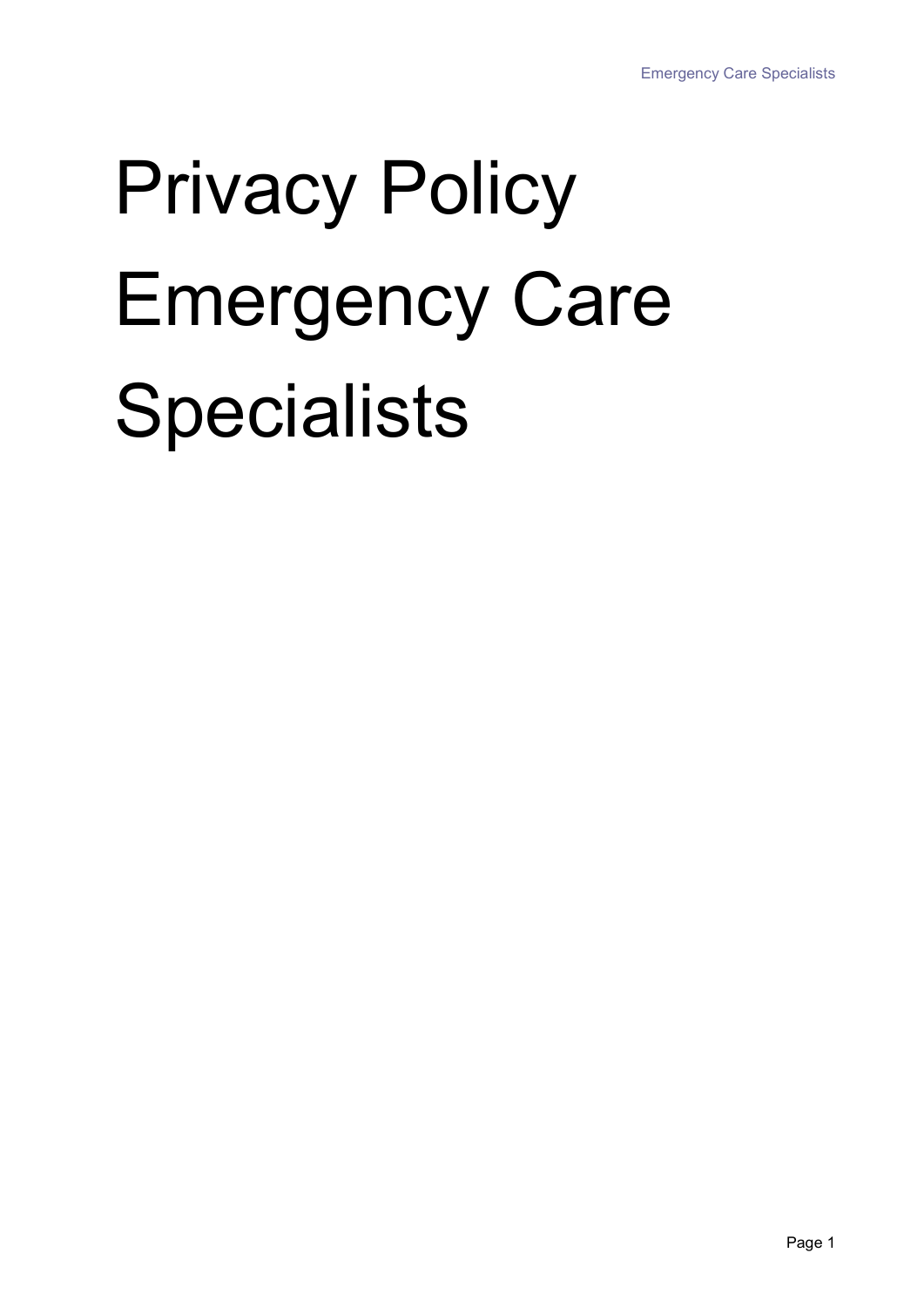Emergency Care Specialists is committed to providing quality services to you and this policy outlines our ongoing obligations to you in respect of how we manage your Personal Information.

We have adopted the Australian Privacy Principles (APPs) contained in the Privacy Act 1988 (Cth) (the Privacy Act). The NPPs govern the way in which we collect, use, disclose, store, secure and dispose of your Personal Information.

A copy of the Australian Privacy Principles may be obtained from the website of The Office of the Australian Information Commissioner at www.aoic.gov.au

#### **What is Personal Information and why do we collect it?**

Personal Information is information or an opinion that identifies an individual. Examples of Personal Information we collect include: names, addresses, email addresses, phone and facsimile numbers.

This Personal Information is obtained in many ways including **[interviews, correspondence, by telephone and facsimile, by email, via our website www.emcare.com.au, from your website, from media and publications, from other publicly available sources, from cookies- delete all that aren't applicable]** and from third parties. We don't guarantee website links or policy of authorised third parties.

We collect your Personal Information for the primary purpose of providing our services to you, providing information to our clients and marketing. We may also use your Personal Information for secondary purposes closely related to the primary purpose, in circumstances where you would reasonably expect such use or disclosure. You may unsubscribe from our mailing/marketing lists at any time by contacting us in writing.

When we collect Personal Information we will, where appropriate and where possible, explain to you why we are collecting the information and how we plan to use it.

### **Sensitive Information**

Sensitive information is defined in the Privacy Act to include information or opinion about such things as an individual's racial or ethnic origin, political opinions, membership of a political association, religious or philosophical beliefs, membership of a trade union or other professional body, criminal record or health information.

Sensitive information will be used by us only: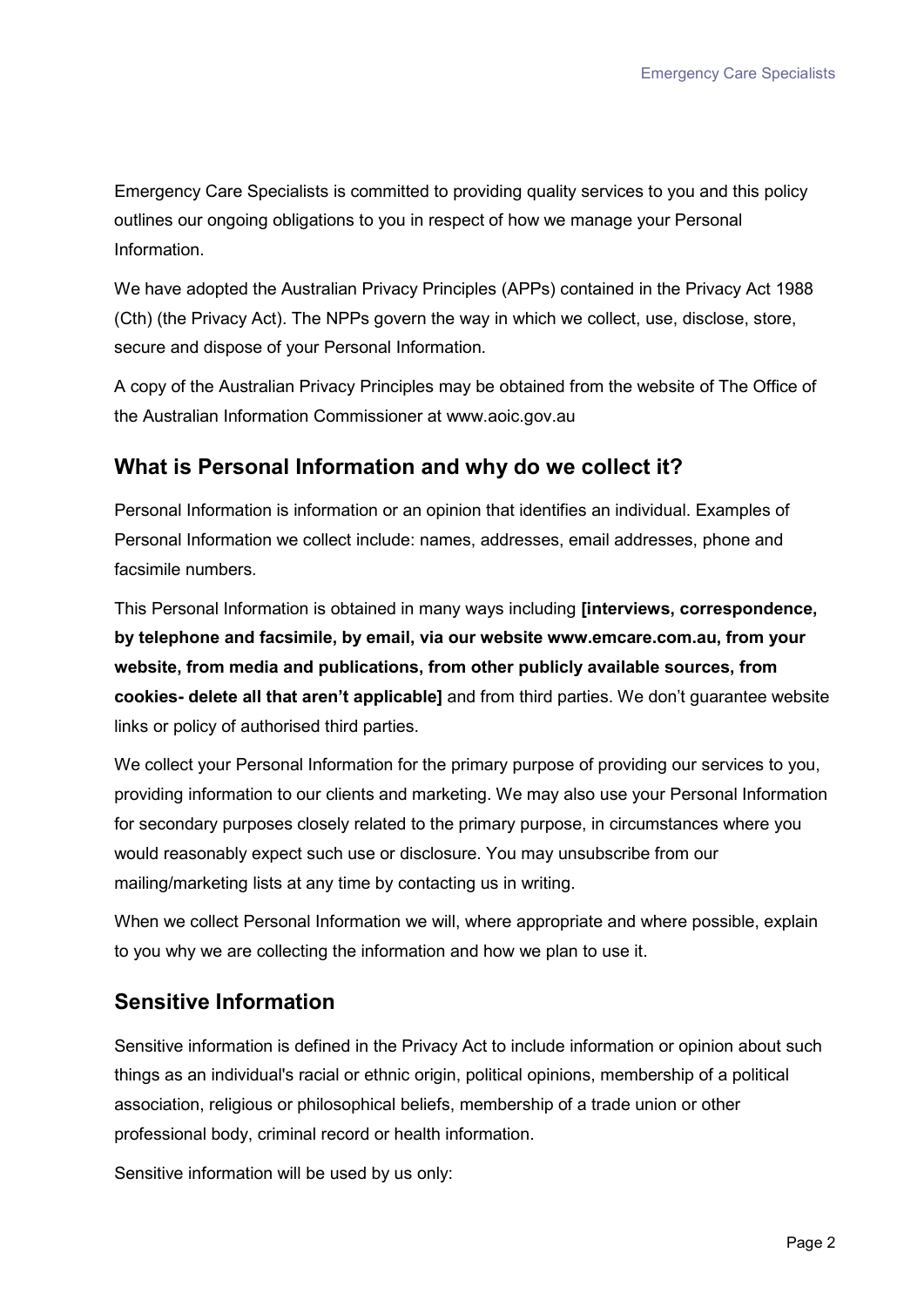- For the primary purpose for which it was obtained
- For a secondary purpose that is directly related to the primary purpose
- With your consent; or where required or authorised by law.

#### **Third Parties**

Where reasonable and practicable to do so, we will collect your Personal Information only from you. However, in some circumstances we may be provided with information by third parties. In such a case we will take reasonable steps to ensure that you are made aware of the information provided to us by the third party.

#### **Disclosure of Personal Information**

Your Personal Information may be disclosed in a number of circumstances including the following:

- Third parties where you consent to the use or disclosure; and
- Where required or authorised by law.

#### **Security of Personal Information**

Your Personal Information is stored in a manner that reasonably protects it from misuse and loss and from unauthorized access, modification or disclosure.

When your Personal Information is no longer needed for the purpose for which it was obtained, we will take reasonable steps to destroy or permanently de-identify your Personal Information. However, most of the Personal Information is or will be stored in client files which will be kept by us for a minimum of 7 years.

### **Access to your Personal Information**

You may access the Personal Information we hold about you and to update and/or correct it, subject to certain exceptions. If you wish to access your Personal Information, please contact us in writing.

Emergency Care Specialists will not charge any fee for your access request, but may charge an administrative fee for providing a copy of your Personal Information.

In order to protect your Personal Information we may require identification from you before releasing the requested information.